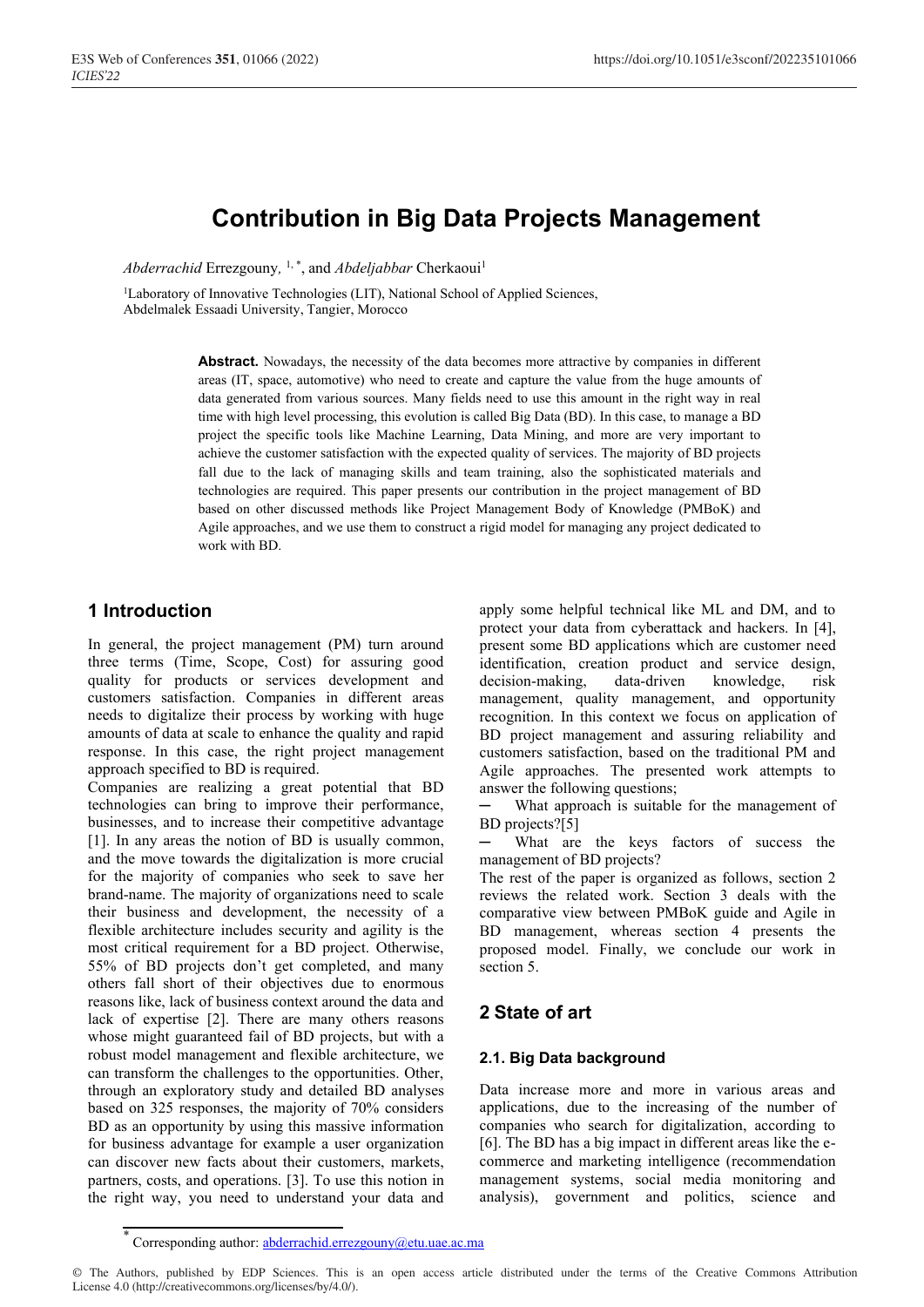technology (innovation, code errors verification, hypothesis testing, and knowledge discovery), smart health and wellbeing and recently in e-learning. And also, in the Intelligent Transportation Systems (ITS) BD applications including object detection, data storage and archiving, traffic flow prediction, signal recognition, and finding the optimal route and safety of the vehicle and road [7]. The widespread use of data is increasing, which is why the traditional methods of collecting and analyzing data aren't compatible with BD projects. This term defined by [8], as the amount of data exceeds the effective storage, management and processing capabilities of the technology. Seagate company predict the growth of 30% of the world's data will need to be processed in real time (from 45 Zettabytes in 2019 to 175 Zettabytes by 2025) [9]. The BD characterize by three dimensions (3V's) originally proposed by Doug Laney in 2001[10], are i) "Volume" represents the primary attribute include terabytes, records, transactions, tables and files, ii) "Variety" where data are coming from various sources than even before, and iii) "Velocity" which is the speed and the frequency of data generation or data delivery, in our case we will be focusing on streaming data. There are more characteristics presented by [8] are data value and complexity, those measures respectively the usefulness of data in decision-making, and the degree of interconnectivity. And in term of variety, we need to understand our data' type, structured, semi-structured, and unstructured information.

With this evolution, the application and the process are going more complicated. The main BD challenges is how to capture, collect, manage, analyze and to be able to understand the sense of data and to take actions, like decision making, live dashboard and reporting. Data volume and variety sources can be representing a challenge for companies. Another challenge is presented by [8], is the dynamic design for the end-users, i.e., the system' designer requires to consider the technologies and the needs of users. To address the enormous challenge in BD a specific model will be needed to manage and control the project more efficiently.

## **2.2 PMBoK and Agile methods to manage Big Data projects**

## *2.2.1 PMBoK Guide*

Is defined by PMI as a term to describe the knowledge within the profession of PM, including proven traditional practices used, and also different innovative skills that are emerging in the profession [11]. This approach categorized by five process groups (initiating, planning, execution, monitoring/controlling and closing), and ten knowledge areas adapted with BD project [11], [12];

• Project Integration Management. The integration of the BD technology with existing tools and techniques in company is also an issue related to the project that should be solved within Integration Management processes [13]. This integration should take in advance any tools related to the BD like technology used for gathering information, data processing, management of databases, servers, etc.

- Project Scope Management. Including processes required to ensure if the project contains all tasks, documents, to complete the project successfully. Data collection and data preparation should include in the scope of the BD project [13].
- Project Schedule Management. This process used to track the timely completion of the project tasks. In BD projects we need to take on consideration many points in the scheduling e.g., tasks complexity, changes and modifications.
- Project Cost Management (PCM). This phase includes all processes to control and manage the cost of the whole project like scheduling, estimating, financing, budgeting, etc. In addition, BD projects usually involve hidden costs and complexity, which makes the planning and control process more difficult [13].
- Project Quality Management. Assuring the data quality by respecting the quality policy and procedures regarding planning, managing, and controlling the BD project to achieve the product quality requirements and the best performance, in order to meet stakeholders' expectations.
- Project Resource Management. It is the same case comparing it to any kind of project, the team work should have the required skills with different background and expertise like a data scientist, data architect, software engineers, data technicians, etc. And also, by assuring the effective and the efficient technologies to achieve higher results.
- Project Communication Management. According to PMI, the effective communication is the most crucial factor in a BD project.
- Project Risk Management. This phase includes processes of controlling and conducting the risk. In terms of planning, identification, risk analyzing, response planning, implementation and monitoring the risk. Some additional risk associated with BD such as cyber-attacks, BD architecture, lack of knowhow in the data filed [13].
- Project Procurement Management. It includes all necessary processes of purchasing new services or products (materials), e.g., the decision to move to the cloud, the company will take on consideration the vendors' problems, license management, and the marketing strategy.
- Project Stakeholder Management. It is the most important part in our development, that to involve the stakeholder (people, groups, or organizations) in BD project to augment the efficient rate, by analyzing the expectations, engaging, and their impact on the project.

For a specific project type, the needs of additional knowledge areas may be required (construction, aerospace, etc.). The traditional approach is based on a sequence of project management process steps as explained in PMBoK by PMI [11], (See Figure 1).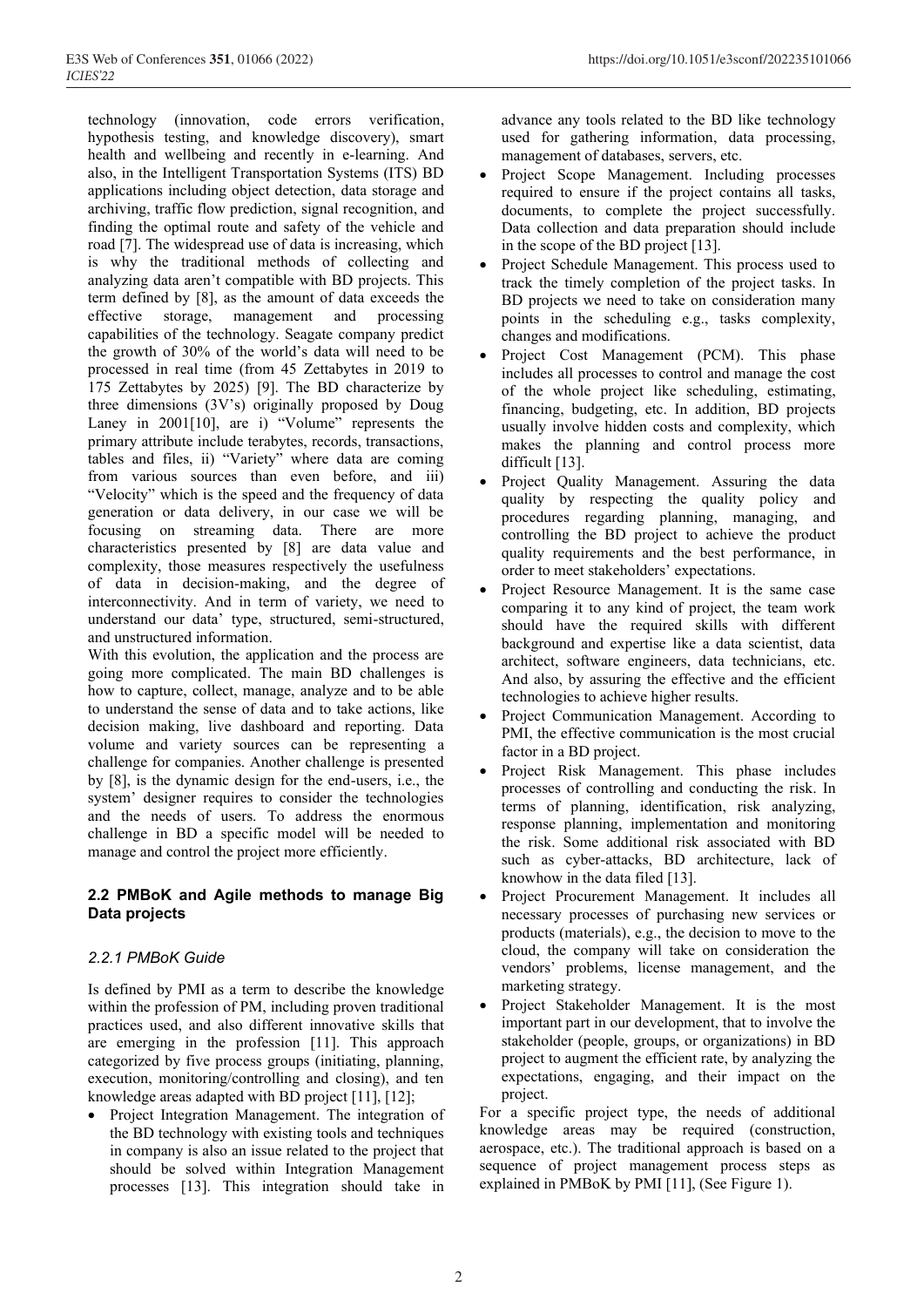

Figure 1. The five process groups of the PMBoK Project Management process.

The traditional project management assumes that events are predictable and techniques and tools are well understood by companies [14]. Some strengths of PMBoK are well-structured process, easily teachable and repeatable, and it gives the im-portance to requirements. The application of this approach is widely used in the industry for example to develop new product and technology, technical support tools, and process improvement and sustainability strategies. This approach in BD management needs to be dynamic and flexible with any changes in the later project stages.

#### *2.2.2 Agile Project Management (APM)*

At the beginning, Agile manifesto was released in 2001 by seventeen software process methodologists, who create four values for Agile software development for better way of developing software; Individuals and interactions over processes and tools, working software over comprehensive documentation, customer collaboration over contract negotiation, and responding to change over following a plan [15]. In selection phase, the project teams need awareness of the options and tools availability to select the most likely approach to be successful for the project. APM which is mainly used in software development and adapted for another kind of project. In [16] demonstrate in his exploratory study by surveyed 19 Brazilian group of companies, that APM could be adapted to non-software companies, or more traditional industry sectors, and for a part of a project. APM is a highly iterative and incremental process, where developers and project stakeholders actively work together to understand the domain, identify what needs to be built, and prioritize functionality [14].

Agile is not only a method but also a mindset, it's preferably to use it for projects with less rigid constraints, smaller risks, and in the collocated environment. There are many software development methods include in Agile like, Scrum wish used for a small team [17], Extreme Programming (XP) characterized by its simplicity form and fives practices areas (organizational, technical, planning, and integration), and Feature-driven development (FDD) is an iterative and incremental software development process providing a flexibility of requirements changing at the end of the project. Each of them defining by its own processes or techniques for realizing the core principles for agile methods [18].

# **3 Comparative study**

The comparison between PMBoK and Agile methods, resume in the answers of these two following questions; how a project is to be carried out? What should be done? In BD project management is the same case, that we seek always the answers. But the complexity is the adaptation of the discussed methods or other methods to the BD project. We can say the PMBoK is the general case of Agile. [19] Present in his work a number of comparisons between the nine knowledge areas and Agile methods process (XP, Scrum, and FDD), the conclusion of this study is that PMBoK is an exhaustive list of good practices that can be customized to specific needs. Otherwise, Agile methods do not define all facets needed in PM and doesn't fully address some knowledge areas like risk, cost and procurement management. [18] and [20], present some challenges related to Agile e.g., lack of experience, insufficient training, project complexity, etc. Utilizing Agile methodologies have many advantages for organization e.g., quick changes, flexibility, regular business development environment and rise of customers' expectations by decreasing the time delivery [21].

We can use the hybridization of approaches like [20], used a Waterfall process and APM for profiting more agility and flexibility. This term is widely used in many manufacturing structures by combining two or more methods to gain advantages. The reason of companies being so actively experimenting and adopting multiple approaches is to deliver successful projects to maximize profits and Return on Investment (ROI) [20].

There is different approach to manage a project, but Agile is widely used in data environment, especially with software development. In the rest of this paper, we are going to propose our scalable model based on both discussed approaches.

### **4 The proposed model and discussions**

The term of the management in BD project carried out many definitions, what we manage exactly? Team, data or both. The integration of the management skills in the BD project necessary to follow some steps, first of all we need to know the scope of the project and know our data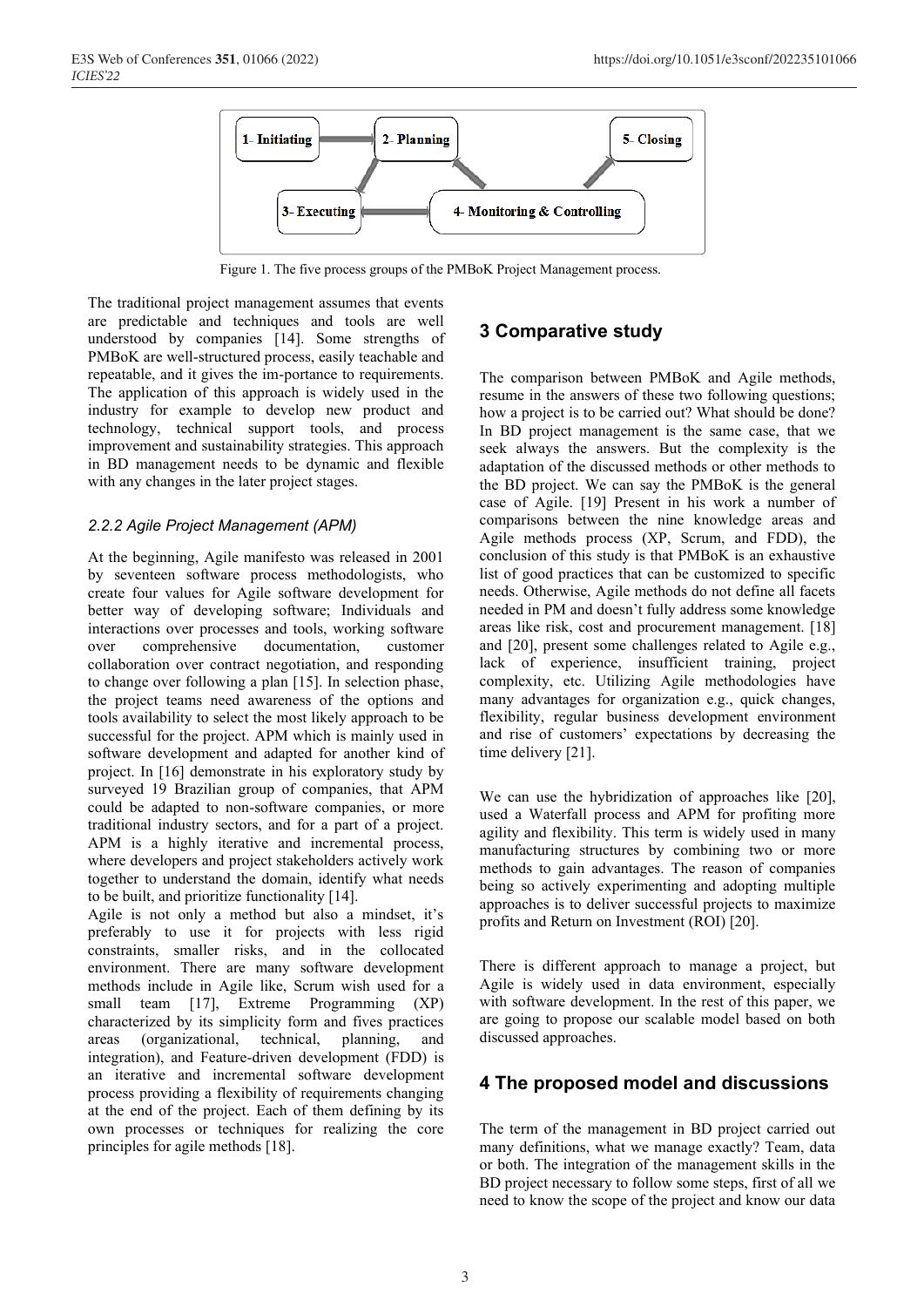type. We used the flexibility and the simplicity of agile approaches and the robust standard principals of PMBoK to develop our BD model, which takes on consideration two principal aspects; the team work' management and the technical view. Summarized in the following six steps model (See Figure 2):

**Initiating.** This is a phase where a BD project is set up, we start to understand our project with the collaborative team, which involve defining the scope of the project by creating technical documentations. The construction of the teamwork is more critical, by choosing the team who has collaborative manner adapted in different situations like the tele-work, and with the required skills.

**Planning and Modelling.** This is the phase when we schedule our work by dividing the whole BD project into small tasks assigned to each member or small team, and defining key milestones to understand what we need in term of the project' requirements to get completed. Then, we start to collect the data from various BD sources (Internet of Things, data centers,) by using historical information about the event, the web logs, and other technologies. This step depends on the kind of the project, that respecting the specifications of the customer.

**Execution.** Here, we are going to release the previously planned, after collecting the data, the cleaning and treatment are considered as a key stage. Data cleaning eliminates the incorrect values (noise errors, redundancies, incomplete data, outliers, etc.) and checks for data inconsistency [22]. And [23], represent data cleaning as a phase in data preprocessing.

**Implementation and Test.** In this phase, the team can release a prototype of the project and test them in the practical environment according to the standard of work provided by the customer before the validation process.

**Controlling.** A BD project must be monitored and controlled by factors like if the project is respecting the budget, the level of achievement the task scheduled and by checking the quality targeted and resources. In this phase, the modification changes from the customer are acceptable, and the team needs to be flexible and adapt to any situation by preparing preliminarily a plan B. To ensure service quality, the team generates a performance report describing the result and the technical view.

**Data usage and Visualization.** This last phase involves the final inspections and reliability tests to ensure that the expected results are achieved. There are many traditional ways to visualize the data, e.g., bar charts, pie charts, etc. according to the Forrester Wave report, present the Advanced Data Visualization (ADV), like a modern technology using more interactive and dynamic business graphics, such as live synchronous, real-time dashboards and charts that update automatically with the

data state [24]. The most helpful software Microsoft Power BI, and Sisense that visualize any amount and any type of data at real time.



Figure 2. The proposal model for Big Data Project Management

Finally, the customer will be able to use his net data fluidly and make his own strategic decision. The output of this model can be reused like an input of others projects, recycling of the data, etc. By following this model, we attend to achieve high productivity and performance level and many success factors in term of the ability to store and access the appropriate data, governance with well defining roles and responsibilities, rigid process thanks to formal methodologies, objectives achieving, developing the team' skills in data-driven decision-making, and tools insights [25].

# **5 Conclusions and futures work**

The complexity of the managing Big Data projects is in the scalability and the integration in different sectors of the data generated and processing. The comparison between two formal approaches shows that Agile and PMBoK share the same mind-set which highly used in traditional projects, with the lack of flexibility required, stakeholders' integration in the whole process development, and the lack of the compatibility with BD.

Hereinafter, the move to the next generation of networking and the digitalization requires more attention to the data generated and how to manage it in any firms. Our proposed model is not the perfect solution, but maybe the best thing to do before all steps toward the implementing of the new digital system. That gives the possibility of scaling the project as we need and provides more flexibility than Agile and other traditional approaches. To choose the best approach to manage BD is a decision depends on the company and other factors. This proposition is still needing development and adaptation to validate in the environment and test the reliability at high scale of volume, variety and complexity of data. This BD area requires further investigation, research, by integrating others